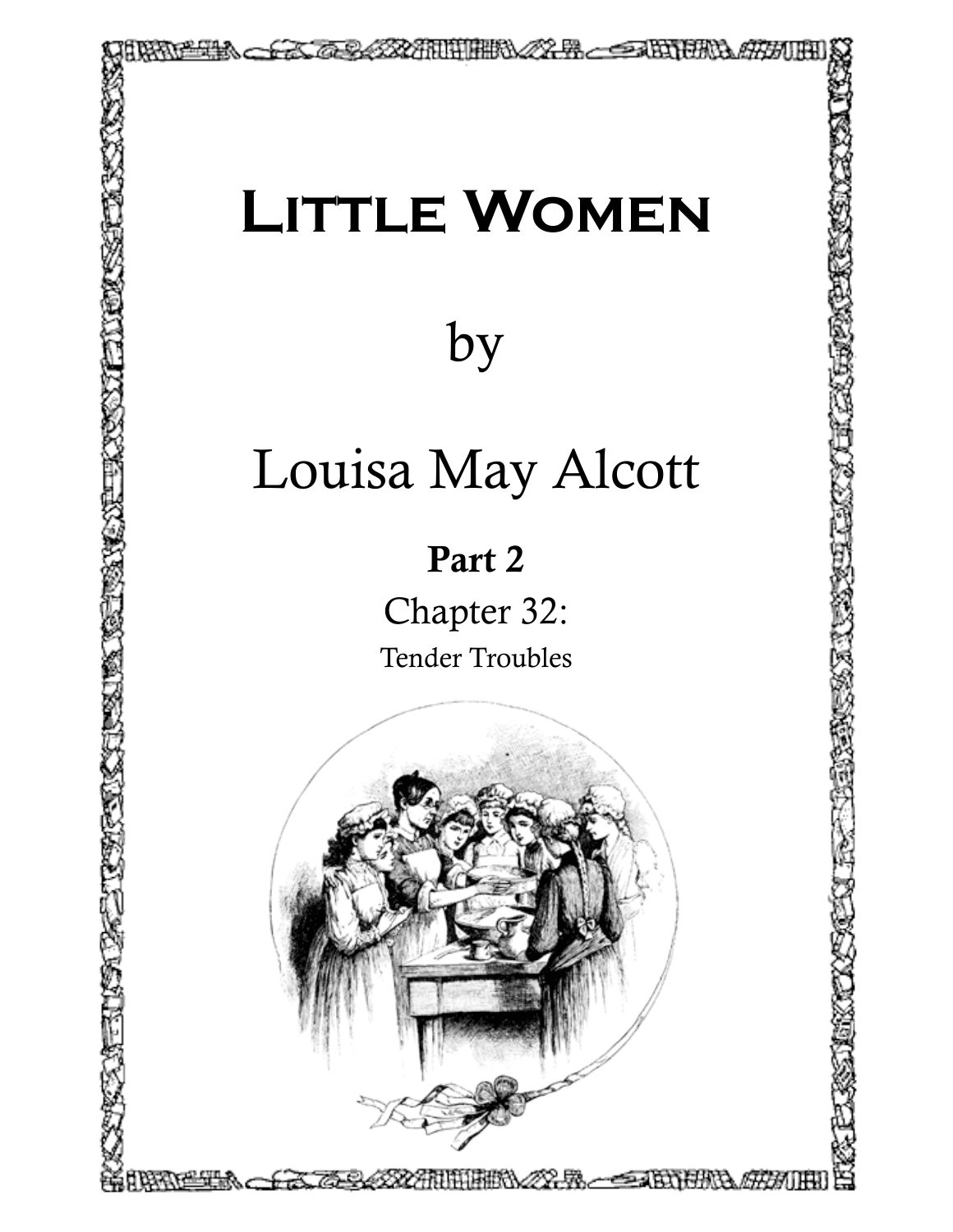"Jo, I'm anxious about Beth."

"Why, Mother, she has seemed unusually well since the babies came."

"It's not her health that troubles me now, it's her spirits. I'm sure there is something on her mind, and I want you to discover what it is."

"What makes you think so, Mother?"

"She sits alone a good deal, and doesn't talk to her father as much as she used. I found her crying over the babies the other day. When she sings, the songs are always sad ones, and now and then I see a look in her face that I don't understand. This isn't like Beth, and it worries me."

"Have you asked her about it?"

"I have tried once or twice, but she either evaded my questions or looked so distressed that I stopped. I never force my children's confidence, and I seldom have to wait for long."

Mrs. March glanced at Jo as she spoke, but the face opposite seemed quite unconscious of any secret disquietude but Beth's, and after sewing thoughtfully for a minute, Jo said, "I think she is growing up, and so begins to dream dreams, and have hopes and fears and fidgets, without knowing why or being able to explain them. Why, Mother, Beth's eighteen, but we don't realize it, and treat her like a child, forgetting she's a woman."

"So she is. Dear heart, how fast you do grow up," returned her mother with a sigh and a smile.

"Can't be helped, Marmee, so you must resign yourself to all sorts of worries, and let your birds hop out of the nest, one by one. I promise never to hop very far, if that is any comfort to you."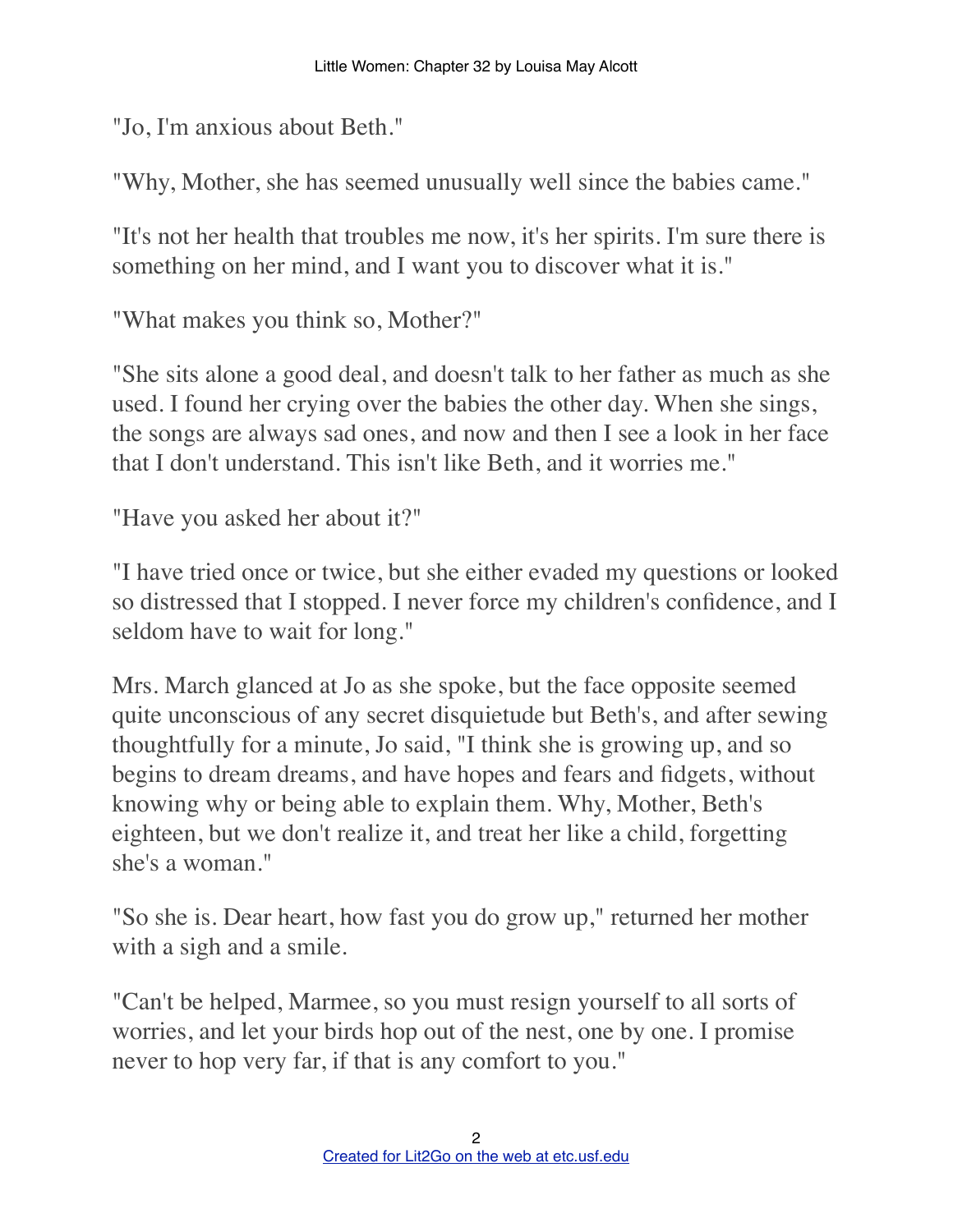"It's a great comfort, Jo. I always feel strong when you are at home, now Meg is gone. Beth is too feeble and Amy too young to depend upon, but when the tug comes, you are always ready."

"Why, you know I don't mind hard jobs much, and there must always be one scrub in a family. Amy is splendid in fine works and I'm not, but I feel in my element when all the carpets are to be taken up, or half the family fall sick at once. Amy is distinguishing herself abroad, but if anything is amiss at home, I'm your man."

"I leave Beth to your hands, then, for she will open her tender little heart to her Jo sooner than to anyone else. Be very kind, and don't let her think anyone watches or talks about her. If she only would get quite strong and cheerful again, I shouldn't have a wish in the world."

"Happy woman! I've got heaps."

"My dear, what are they?"

"I'll settle Bethy's troubles, and then I'll tell you mine. They are not very wearing, so they'll keep." and Jo stitched away, with a wise nod which set her mother's heart at rest about her for the present at least.

While apparently absorbed in her own affairs, Jo watched Beth, and after many conflicting conjectures, finally settled upon one which seemed to explain the change in her. A slight incident gave Jo the clue to the mystery, she thought, and lively fancy, loving heart did the rest. She was affecting to write busily one Saturday afternoon, when she and Beth were alone together. Yet as she scribbled, she kept her eye on her sister, who seemed unusually quiet. Sitting at the window, Beth's work often dropped into her lap, and she leaned her head upon her hand, in a dejected attitude, while her eyes rested on the dull, autumnal landscape. Suddenly some one passed below, whistling like an operatic blackbird, and a voice called out, "All serene! Coming in tonight."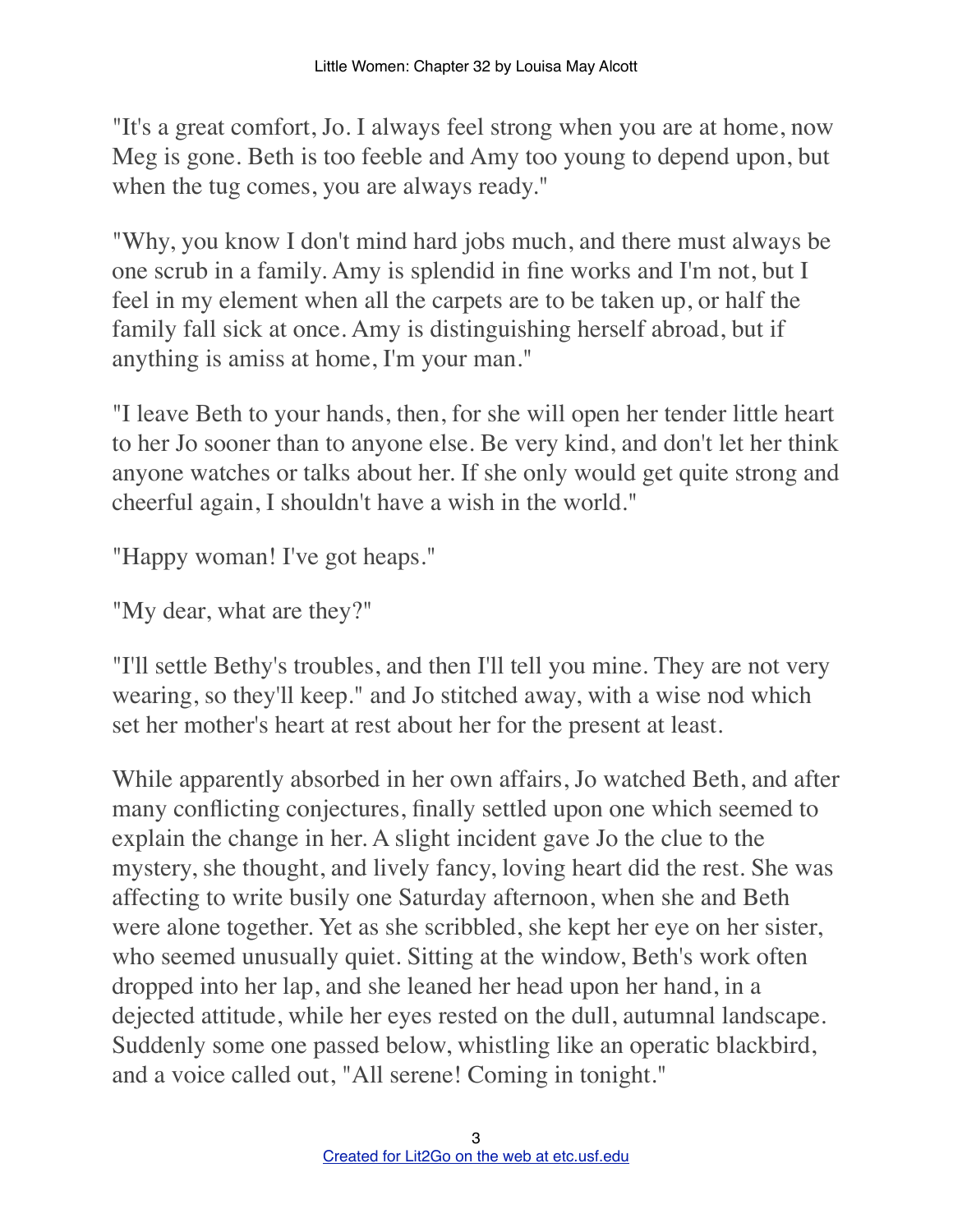Beth started, leaned forward, smiled and nodded, watched the passer–by till his quick tramp died away, then said softly as if to herself, "How strong and well and happy that dear boy looks."

"Hum!" said Jo, still intent upon her sister's face, for the bright color faded as quickly as it came, the smile vanished, and presently a tear lay shining on the window ledge. Beth whisked it off, and in her half– averted face read a tender sorrow that made her own eyes fill. Fearing to betray herself, she slipped away, murmuring something about needing more paper.

"Mercy on me, Beth loves Laurie!" she said, sitting down in her own room, pale with the shock of the discovery which she believed she had just made. "I never dreamed of such a thing. What will Mother say? I wonder if her..." there Jo stopped and turned scarlet with a sudden thought. "If he shouldn't love back again, how dreadful it would be. He must. I'll make him!" and she shook her head threateningly at the picture of the mischievous–looking boy laughing at her from the wall. "Oh dear, we are growing up with a vengeance. Here's Meg married and a mamma, Amy flourishing away at Paris, and Beth in love. I'm the only one that has sense enough to keep out of mischief." Jo thought intently for a minute with her eyes fixed on the picture, then she smoothed out her wrinkled forehead and said, with a decided nod at the face opposite, "No thank you, sir, you're very charming, but you've no more stability than a weathercock. So you needn't write touching notes and smile in that insinuating way, for it won't do a bit of good, and I won't have it."

Then she sighed, and fell into a reverie from which she did not wake till the early twilight sent her down to take new observations, which only confirmed her suspicion. Though Laurie flirted with Amy and joked with Jo, his manner to Beth had always been peculiarly kind and gentle, but so was everybody's. Therefore, no one thought of imagining that he cared more for her than for the others. Indeed, a general impression had prevailed in the family of late that 'our boy' was getting fonder than ever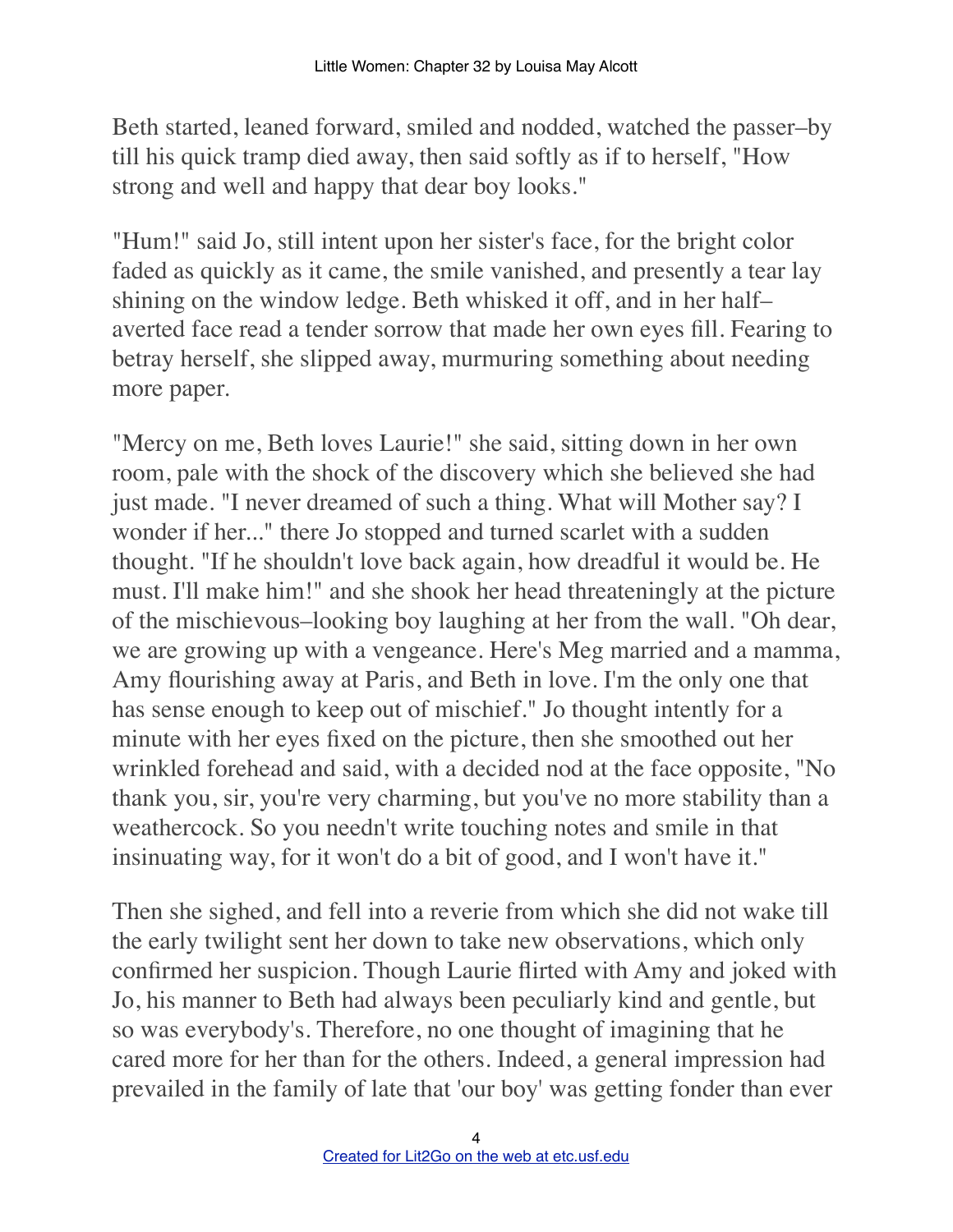of Jo, who, however, wouldn't hear a word upon the subject and scolded violently if anyone dared to suggest it. If they had known the various tender passages which had been nipped in the bud, they would have had the immense satisfaction of saying, "I told you so." But Jo hated 'philandering', and wouldn't allow it, always having a joke or a smile ready at the least sign of impending danger.

When Laurie first went to college, he fell in love about once a month, but these small flames were as brief as ardent, did no damage, and much amused Jo, who took great interest in the alternations of hope, despair, and resignation, which were confided to her in their weekly conferences. But there came a time when Laurie ceased to worship at many shrines, hinted darkly at one all–absorbing passion, and indulged occasionally in Byronic fits of gloom. Then he avoided the tender subject altogether, wrote philosophical notes to Jo, turned studious, and gave out that he was going to 'dig', intending to graduate in a blaze of glory. This suited the young lady better than twilight confidences, tender pressures of the hand, and eloquent glances of the eye, for with Jo, brain developed earlier than heart, and she preferred imaginary heroes to real ones, because when tired of them, the former could be shut up in the tin kitchen till called for, and the latter were less manageable.

Things were in this state when the grand discovery was made, and Jo watched Laurie that night as she had never done before. If she had not got the new idea into her head, she would have seen nothing unusual in the fact that Beth was very quiet, and Laurie very kind to her. But having given the rein to her lively fancy, it galloped away with her at a great pace, and common sense, being rather weakened by a long course of romance writing, did not come to the rescue. As usual Beth lay on the sofa and Laurie sat in a low chair close by, amusing her with all sorts of gossip, for she depended on her weekly 'spin', and he never disappointed her. But that evening Jo fancied that Beth's eyes rested on the lively, dark face beside her with peculiar pleasure, and that she listened with intense interest to an account of some exciting cricket match, though the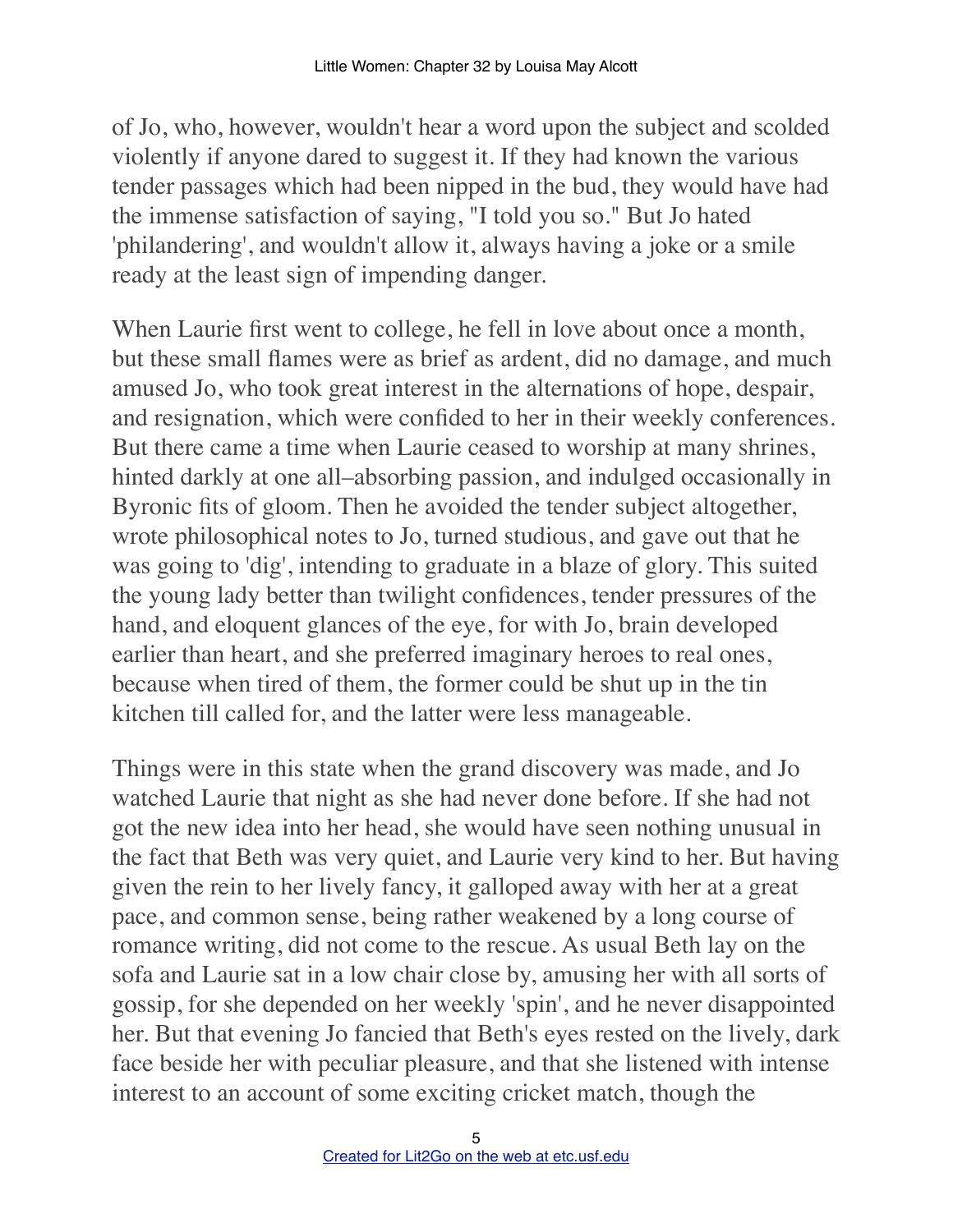phrases, 'caught off a tice', 'stumped off his ground', and 'the leg hit for three', were as intelligible to her as Sanskrit. She also fancied, having set her heart upon seeing it, that she saw a certain increase of gentleness in Laurie's manner, that he dropped his voice now and then, laughed less than usual, was a little absent–minded, and settled the afghan over Beth's feet with an assiduity that was really almost tender.

"Who knows? Stranger things have happened," thought Jo, as she fussed about the room. "She will make quite an angel of him, and he will make life delightfully easy and pleasant for the dear, if they only love each other. I don't see how he can help it, and I do believe he would if the rest of us were out of the way."

As everyone was out of the way but herself, Jo began to feel that she ought to dispose of herself with all speed. But where should she go? And burning to lay herself upon the shrine of sisterly devotion, she sat down to settle that point.

Now, the old sofa was a regular patriarch of a sofa––long, broad, well– cushioned, and low, a trifle shabby, as well it might be, for the girls had slept and sprawled on it as babies, fished over the back, rode on the arms, and had menageries under it as children, and rested tired heads, dreamed dreams, and listened to tender talk on it as young women. They all loved it, for it was a family refuge, and one corner had always been Jo's favorite lounging place. Among the many pillows that adorned the venerable couch was one, hard, round, covered with prickly horsehair, and furnished with a knobby button at each end. This repulsive pillow was her especial property, being used as a weapon of defense, a barricade, or a stern preventive of too much slumber.

Laurie knew this pillow well, and had cause to regard it with deep aversion, having been unmercifully pummeled with it in former days when romping was allowed, and now frequently debarred by it from the seat he most coveted next to Jo in the sofa corner. If 'the sausage' as they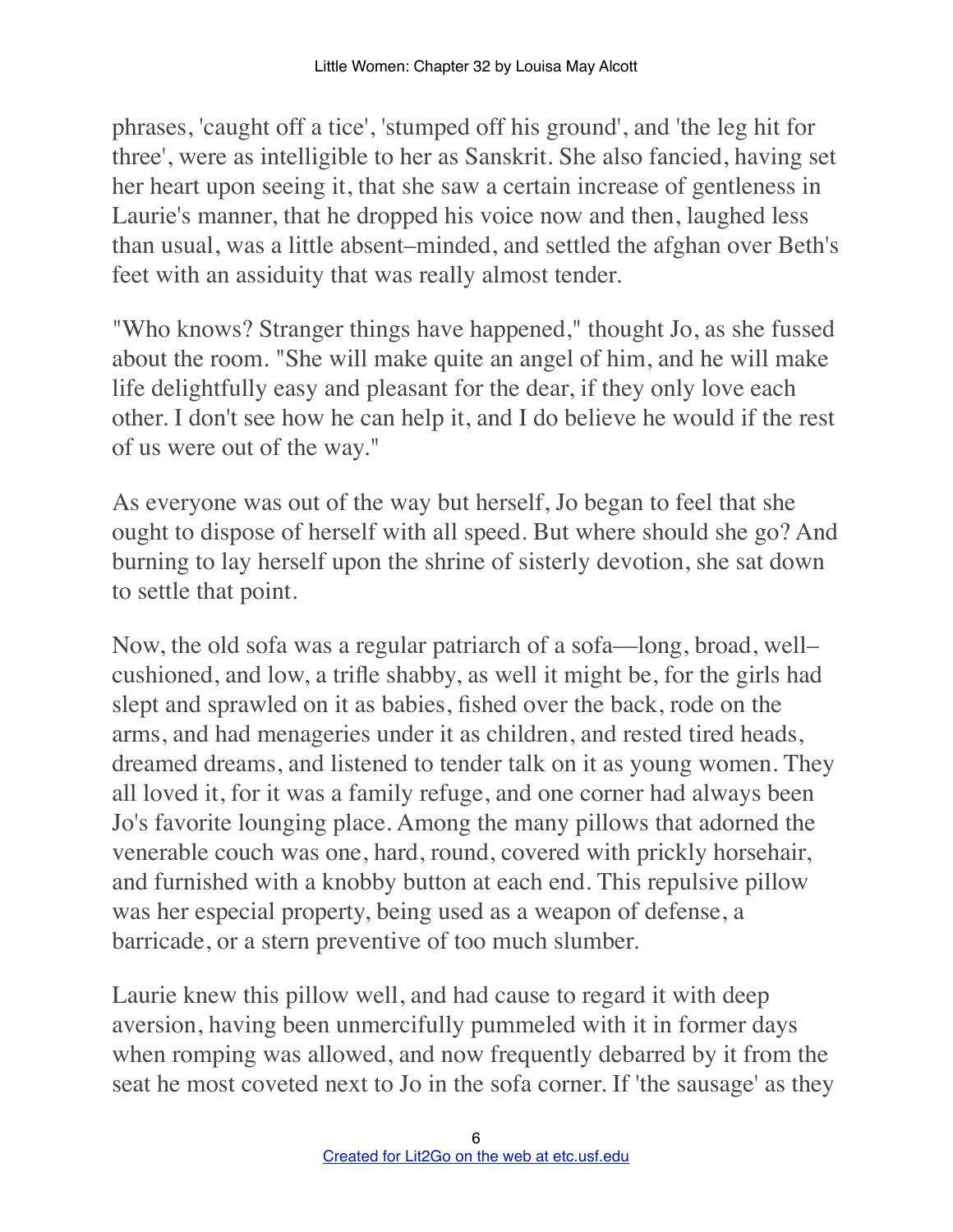called it, stood on end, it was a sign that he might approach and repose, but if it lay flat across the sofa, woe to man, woman, or child who dared disturb it! That evening Jo forgot to barricade her corner, and had not been in her seat five minutes, before a massive form appeared beside her, and with both arms spread over the sofa back, both long legs stretched out before him, Laurie exclaimed, with a sigh of satisfaction...

"Now, this is filling at the price."

"No slang," snapped Jo, slamming down the pillow. But it was too late, there was no room for it, and coasting onto the floor, it disappeared in a most mysterious manner.

"Come, Jo, don't be thorny. After studying himself to a skeleton all the week, a fellow deserves petting and ought to get it."

"Beth will pet you. I'm busy."

"No, she's not to be bothered with me, but you like that sort of thing, unless you've suddenly lost your taste for it. Have you? Do you hate your boy, and want to fire pillows at him?"

Anything more wheedlesome than that touching appeal was seldom heard, but Jo quenched 'her boy' by turning on him with a stern query, "How many bouquets have you sent Miss Randal this week?"

"Not one, upon my word. She's engaged. Now then."

"I'm glad of it, that's one of your foolish extravagances, sending flowers and things to girls for whom you don't care two pins," continued Jo reprovingly.

"Sensible girls for whom I do care whole papers of pins won't let me send them 'flowers and things', so what can I do? My feelings need a 'vent'."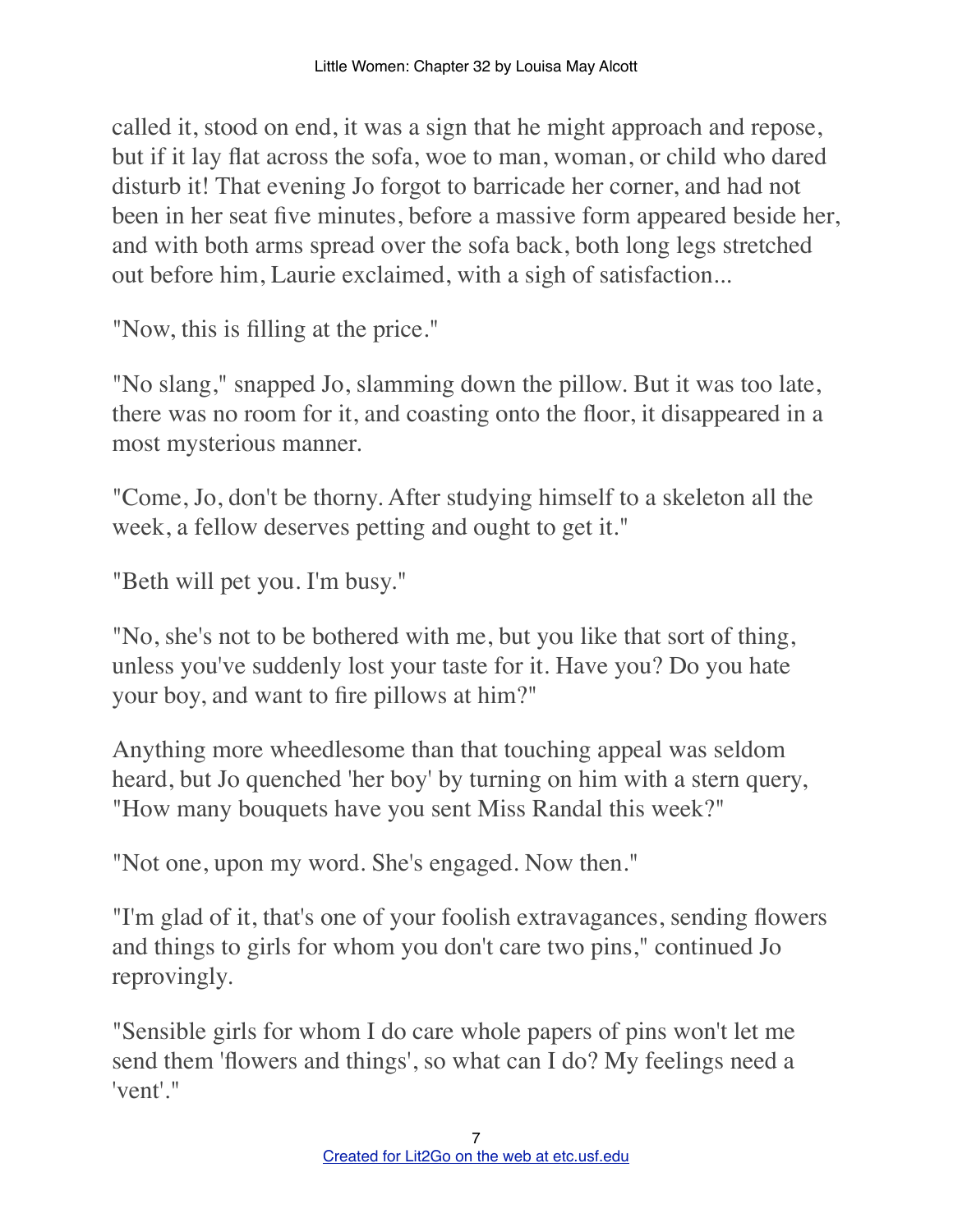"Mother doesn't approve of flirting even in fun, and you do flirt desperately, Teddy."

"I'd give anything if I could answer, 'So do you'. As I can't, I'll merely say that I don't see any harm in that pleasant little game, if all parties understand that it's only play."

"Well, it does look pleasant, but I can't learn how it's done. I've tried, because one feels awkward in company not to do as everybody else is doing, but I don't seem to get on", said Jo, forgetting to play mentor.

"Take lessons of Amy, she has a regular talent for it."

"Yes, she does it very prettily, and never seems to go too far. I suppose it's natural to some people to please without trying, and others to always say and do the wrong thing in the wrong place."

"I'm glad you can't flirt. It's really refreshing to see a sensible, straightforward girl, who can be jolly and kind without making a fool of herself. Between ourselves, Jo, some of the girls I know really do go on at such a rate I'm ashamed of them. They don't mean any harm, I'm sure, but if they knew how we fellows talked about them afterward, they'd mend their ways, I fancy."

"They do the same, and as their tongues are the sharpest, you fellows get the worst of it, for you are as silly as they, every bit. If you behaved properly, they would, but knowing you like their nonsense, they keep it up, and then you blame them."

"Much you know about it, ma'am," said Laurie in a superior tone. "We don't like romps and flirts, though we may act as if we did sometimes. The pretty, modest girls are never talked about, except respectfully, among gentleman. Bless your innocent soul! If you could be in my place for a month you'd see things that would astonish you a trifle. Upon my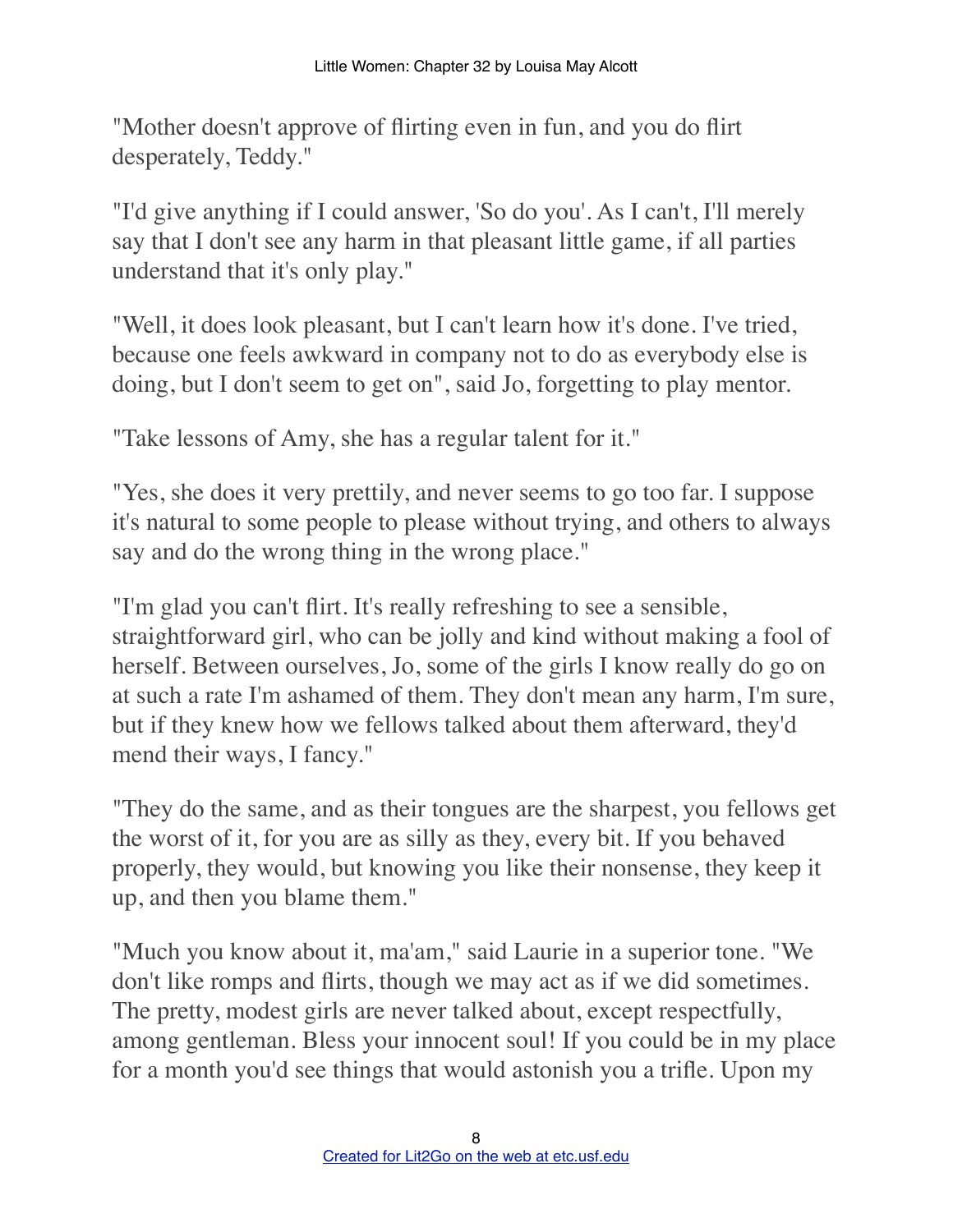word, when I see one of those harum–scarum girls, I always want to say with our friend Cock Robin...

"Out upon you, fie upon you, Bold–faced jig!"

It was impossible to help laughing at the funny conflict between Laurie's chivalrous reluctance to speak ill of womankind, and his very natural dislike of the unfeminine folly of which fashionable society showed him many samples. Jo knew that 'young Laurence' was regarded as a most eligible parti by worldly mamas, was much smiled upon by their daughters, and flattered enough by ladies of all ages to make a coxcomb of him, so she watched him rather jealously, fearing he would be spoiled, and rejoiced more than she confessed to find that he still believed in modest girls. Returning suddenly to her admonitory tone, she said, dropping her voice, "If you must have a 'vent', Teddy, go and devote yourself to one of the 'pretty, modest girls' whom you do respect, and not waste your time with the silly ones."

"You really advise it?" and Laurie looked at her with an odd mixture of anxiety and merriment in his face.

"Yes, I do, but you'd better wait till you are through college, on the whole, and be fitting yourself for the place meantime. You're not half good enough for––well, whoever the modest girl may be." and Jo looked a little queer likewise, for a name had almost escaped her.

"That I'm not!" acquiesced Laurie, with an expression of humility quite new to him, as he dropped his eyes and absently wound Jo's apron tassel round his finger.

"Mercy on us, this will never do," thought Jo, adding aloud, "Go and sing to me. I'm dying for some music, and always like yours."

"I'd rather stay here, thank you."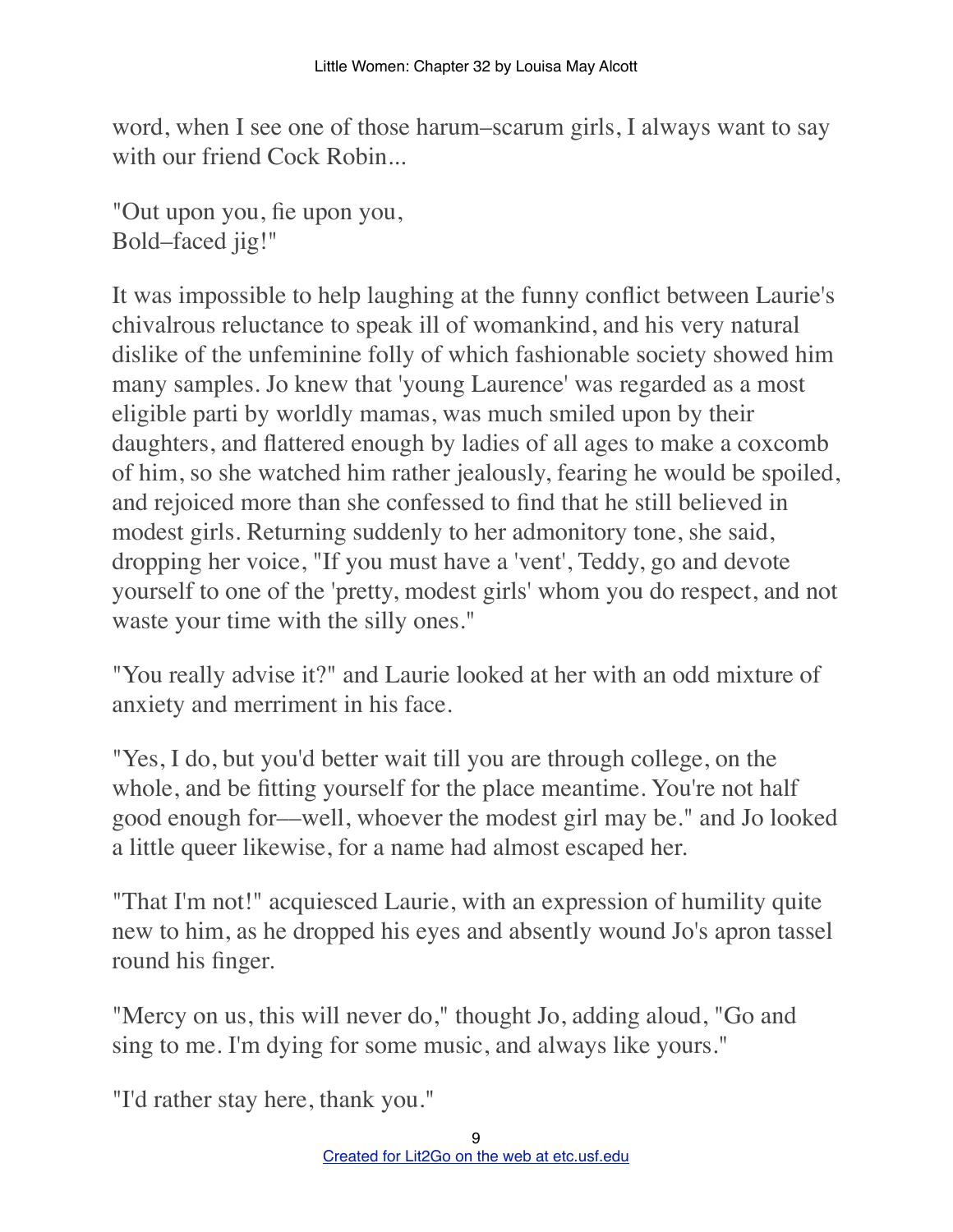"Well, you can't, there isn't room. Go and make yourself useful, since you are too big to be ornamental. I thought you hated to be tied to a woman's apron string?" retorted Jo, quoting certain rebellious words of his own.

"Ah, that depends on who wears the apron!" and Laurie gave an audacious tweak at the tassel.

"Are you going?" demanded Jo, diving for the pillow.

He fled at once, and the minute it was well, "Up with the bonnets of bonnie Dundee," she slipped away to return no more till the young gentleman departed in high dudgeon.

Jo lay long awake that night, and was just dropping off when the sound of a stifled sob made her fly to Beth's bedside, with the anxious inquiry, "What is it, dear?"

"I thought you were asleep," sobbed Beth.

"Is it the old pain, my precious?"

"No, it's a new one, but I can bear it," and Beth tried to check her tears.

"Tell me all about it, and let me cure it as I often did the other."

"You can't, there is no cure." There Beth's voice gave way, and clinging to her sister, she cried so despairingly that Jo was frightened.

"Where is it? Shall I call Mother?"

"No, no, don't call her, don't tell her. I shall be better soon. Lie down here and 'poor' my head. I'll be quiet and go to sleep, indeed I will."

Jo obeyed, but as her hand went softly to and fro across Beth's hot forehead and wet eyelids, her heart was very full and she longed to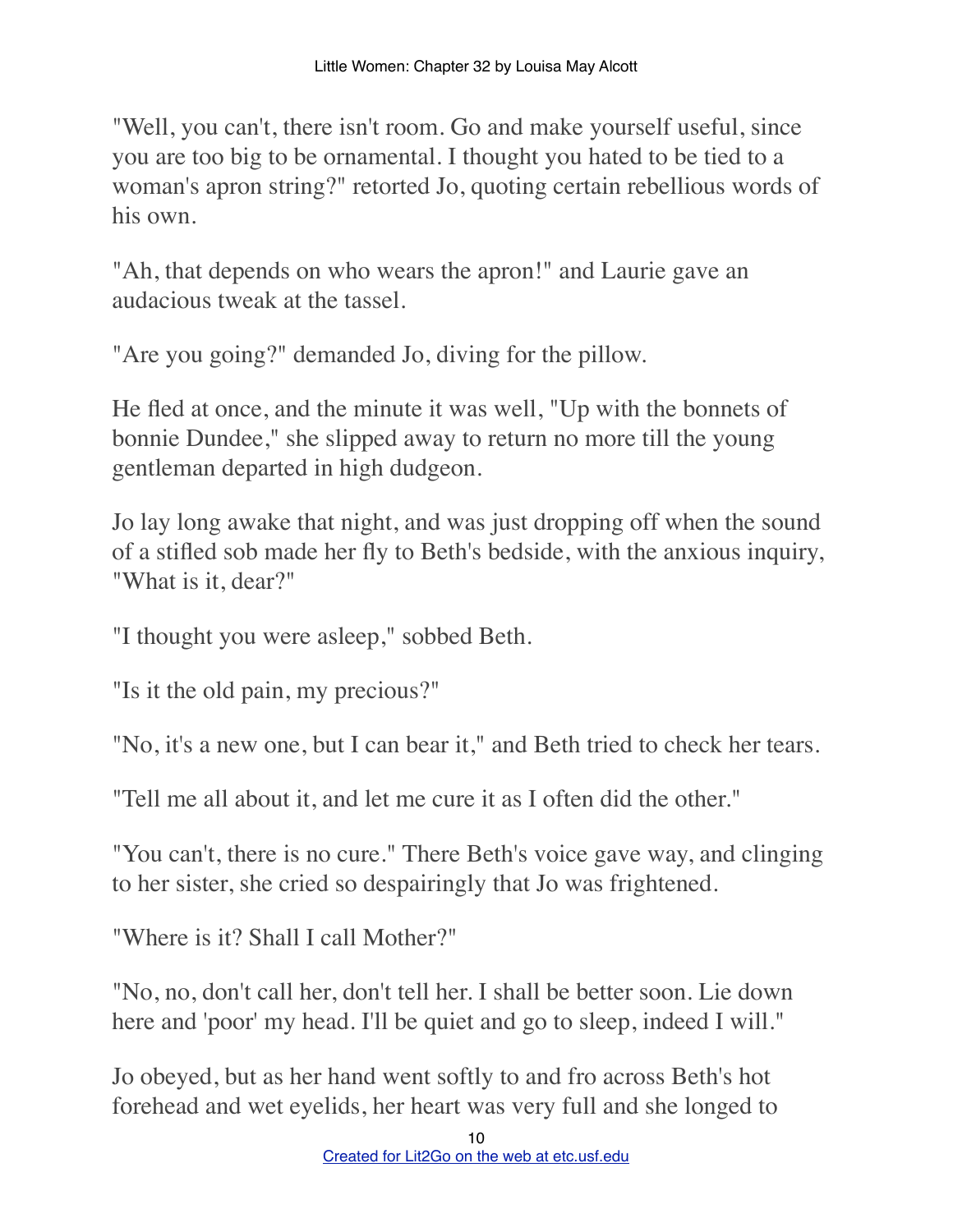speak. But young as she was, Jo had learned that hearts, like flowers, cannot be rudely handled, but must open naturally, so though she believed she knew the cause of Beth's new pain, she only said, in her tenderest tone, "Does anything trouble you, deary?"

"Yes, Jo," after a long pause.

"Wouldn't it comfort you to tell me what it is?"

"Not now, not yet."

"Then I won't ask, but remember, Bethy, that Mother and Jo are always glad to hear and help you, if they can."

"I know it. I'll tell you by–and–by."

"Is the pain better now?"

"Oh, yes, much better, you are so comfortable, Jo."

"Go to sleep, dear. I'll stay with you."

So cheek to cheek they fell asleep, and on the morrow Beth seemed quite herself again, for at eighteen neither heads nor hearts ache long, and a loving word can medicine most ills.

But Jo had made up her mind, and after pondering over a project for some days, she confided it to her mother.

"You asked me the other day what my wishes were. I'll tell you one of them, Marmee," she began, as they sat along together. "I want to go away somewhere this winter for a change."

"Why, Jo?" and her mother looked up quickly, as if the words suggested a double meaning.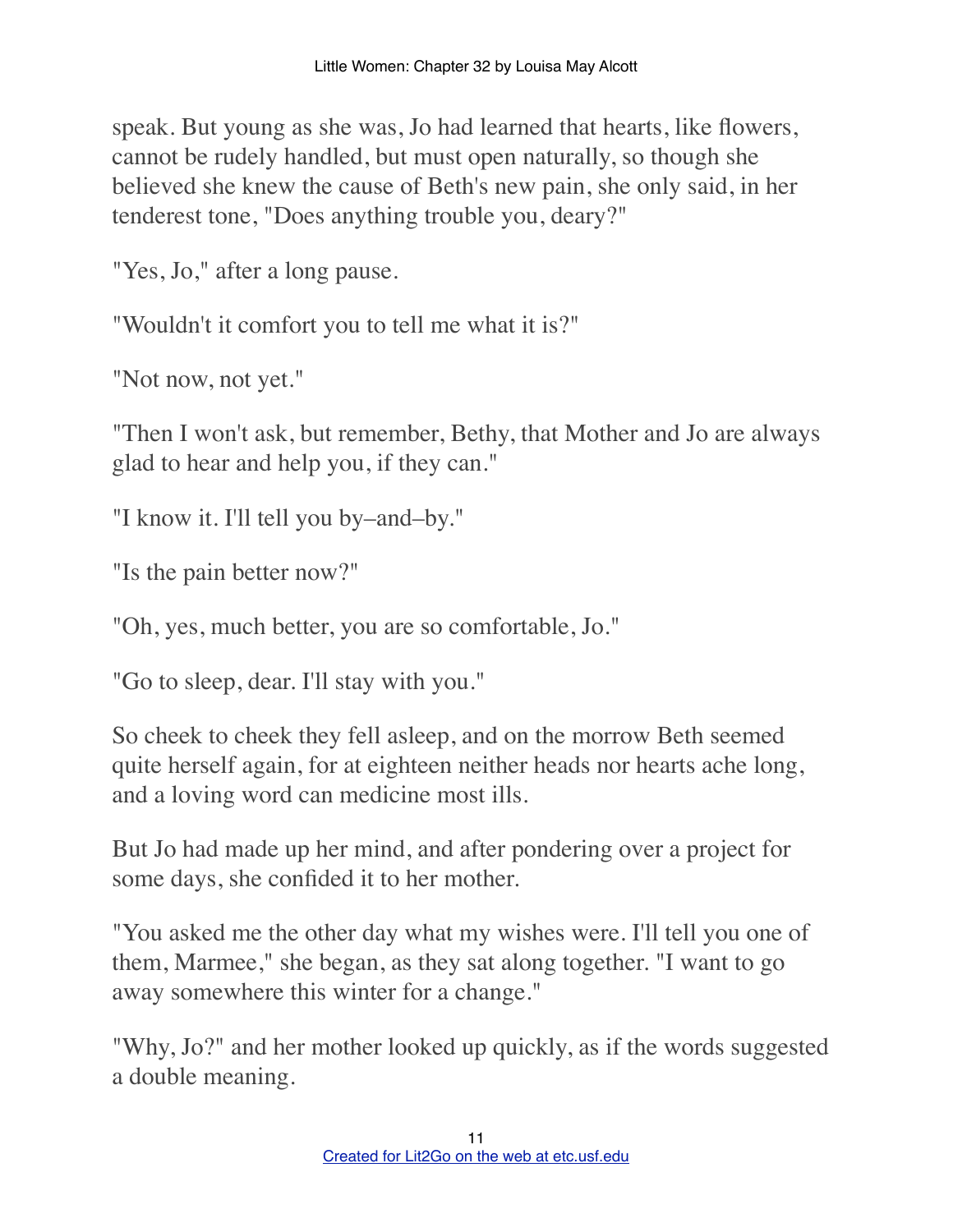With her eyes on her work Jo answered soberly, "I want something new. I feel restless and anxious to be seeing, doing, and learning more than I am. I brood too much over my own small affairs, and need stirring up, so as I can be spared this winter, I'd like to hop a little way and try my wings."

"Where will you hop?"

"To New York. I had a bright idea yesterday, and this is it. You know Mrs. Kirke wrote to you for some respectable young person to teach her children and sew. It's rather hard to find just the thing, but I think I should suit if I tried."

"My dear, go out to service in that great boarding house!" and Mrs. March looked surprised, but not displeased.

"It's not exactly going out to service, for Mrs. Kirke is your friend––the kindest soul that ever lived––and would make things pleasant for me, I know. Her family is separate from the rest, and no one knows me there. Don't care if they do. It's honest work, and I'm not ashamed of it."

"Nor I. But your writing?"

"All the better for the change. I shall see and hear new things, get new ideas, and even if I haven't much time there, I shall bring home quantities of material for my rubbish."

"I have no doubt of it, but are these your only reasons for this sudden fancy?"

"No, Mother."

"May I know the others?"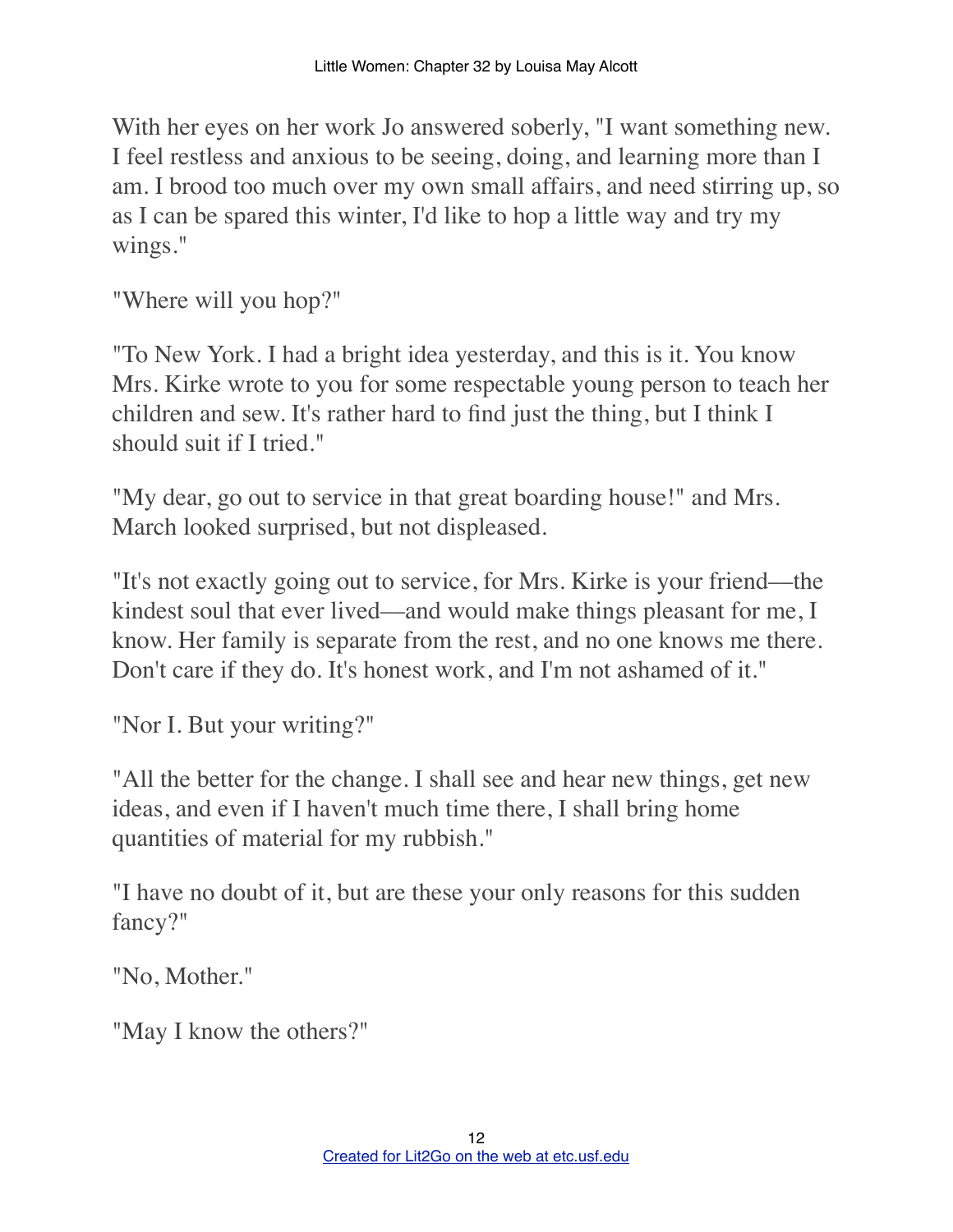Jo looked up and Jo looked down, then said slowly, with sudden color in her cheeks. "It may be vain and wrong to say it, but—I'm afraid—Laurie is getting too fond of me."

"Then you don't care for him in the way it is evident he begins to care for you?" and Mrs. March looked anxious as she put the question.

"Mercy, no! I love the dear boy, as I always have, and am immensely proud of him, but as for anything more, it's out of the question."

"I'm glad of that, Jo."

"Why, please?"

"Because, dear, I don't think you suited to one another. As friends you are very happy, and your frequent quarrels soon blow over, but I fear you would both rebel if you were mated for life. You are too much alike and too fond of freedom, not to mention hot tempers and strong wills, to get on happily together, in a relation which needs infinite patience and forbearance, as well as love."

"That's just the feeling I had, though I couldn't express it. I'm glad you think he is only beginning to care for me. It would trouble me sadly to make him unhappy, for I couldn't fall in love with the dear old fellow merely out of gratitude, could I?"

"You are sure of his feeling for you?"

The color deepened in Jo's cheeks as she answered, with the look of mingled pleasure, pride, and pain which young girls wear when speaking of first lovers, "I'm afraid it is so, Mother. He hasn't said anything, but he looks a great deal. I think I had better go away before it comes to anything."

"I agree with you, and if it can be managed you shall go."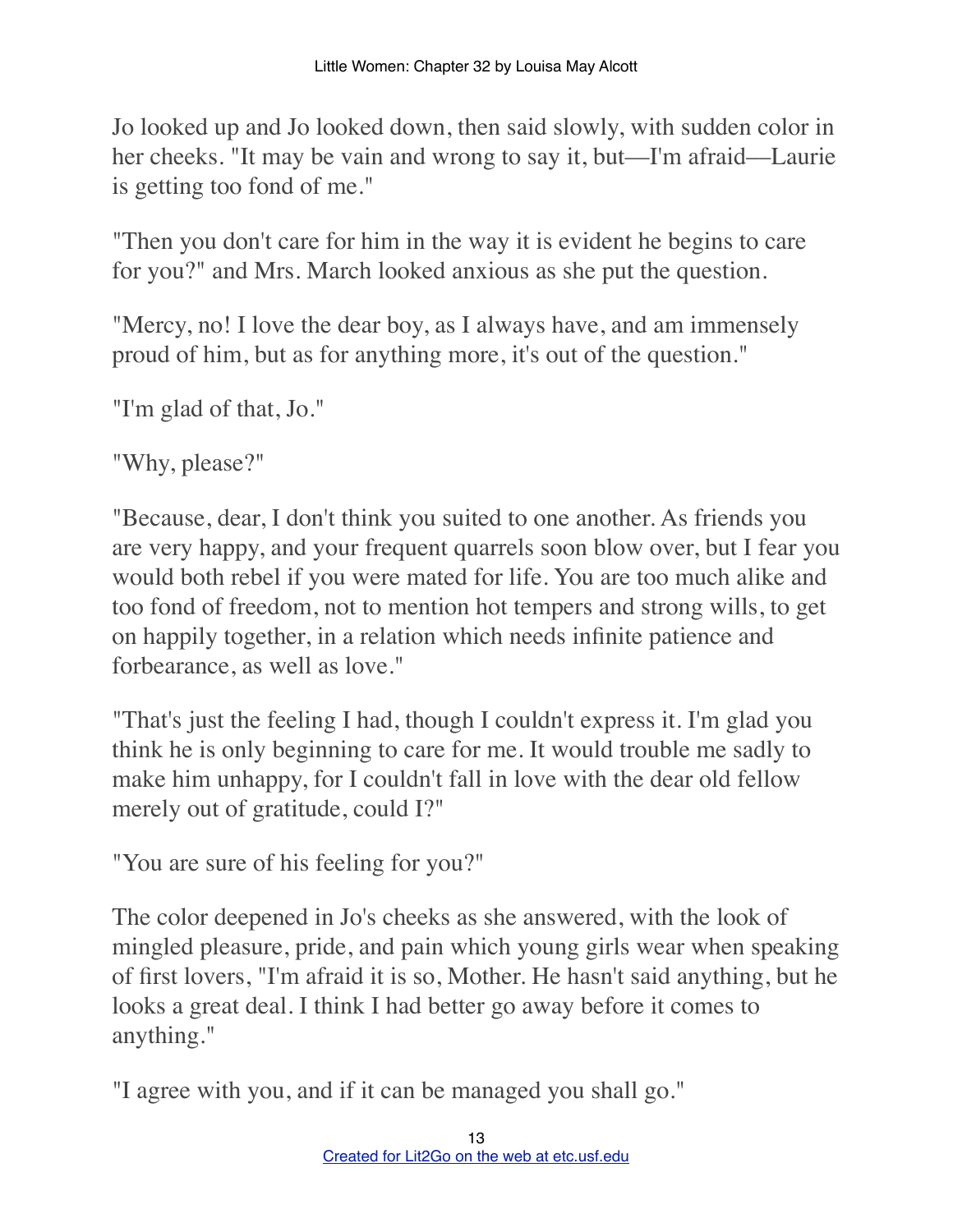Jo looked relieved, and after a pause, said, smiling, "How Mrs. Moffat would wonder at your want of management, if she knew, and how she will rejoice that Annie may still hope."

"Ah, Jo, mothers may differ in their management, but the hope is the same in all––the desire to see their children happy. Meg is so, and I am content with her success. You I leave to enjoy your liberty till you tire of it, for only then will you find that there is something sweeter. Amy is my chief care now, but her good sense will help her. For Beth, I indulge no hopes except that she may be well. By the way, she seems brighter this last day or two. Have you spoken to her?'

"Yes, she owned she had a trouble, and promised to tell me by–and–by. I said no more, for I think I know it," and Jo told her little story.

Mrs. March shook her head, and did not take so romantic a view of the case, but looked grave, and repeated her opinion that for Laurie's sake Jo should go away for a time.

"Let us say nothing about it to him till the plan is settled, then I'll run away before he can collect his wits and be tragic. Beth must think I'm going to please myself, as I am, for I can't talk about Laurie to her. But she can pet and comfort him after I'm gone, and so cure him of this romantic notion. He's been through so many little trials of the sort, he's used to it, and will soon get over his lovelornity."

Jo spoke hopefully, but could not rid herself of the foreboding fear that this 'little trial' would be harder than the others, and that Laurie would not get over his 'lovelornity' as easily as heretofore.

The plan was talked over in a family council and agreed upon, for Mrs. Kirke gladly accepted Jo, and promised to make a pleasant home for her. The teaching would render her independent, and such leisure as she got might be made profitable by writing, while the new scenes and society would be both useful and agreeable. Jo liked the prospect and was eager